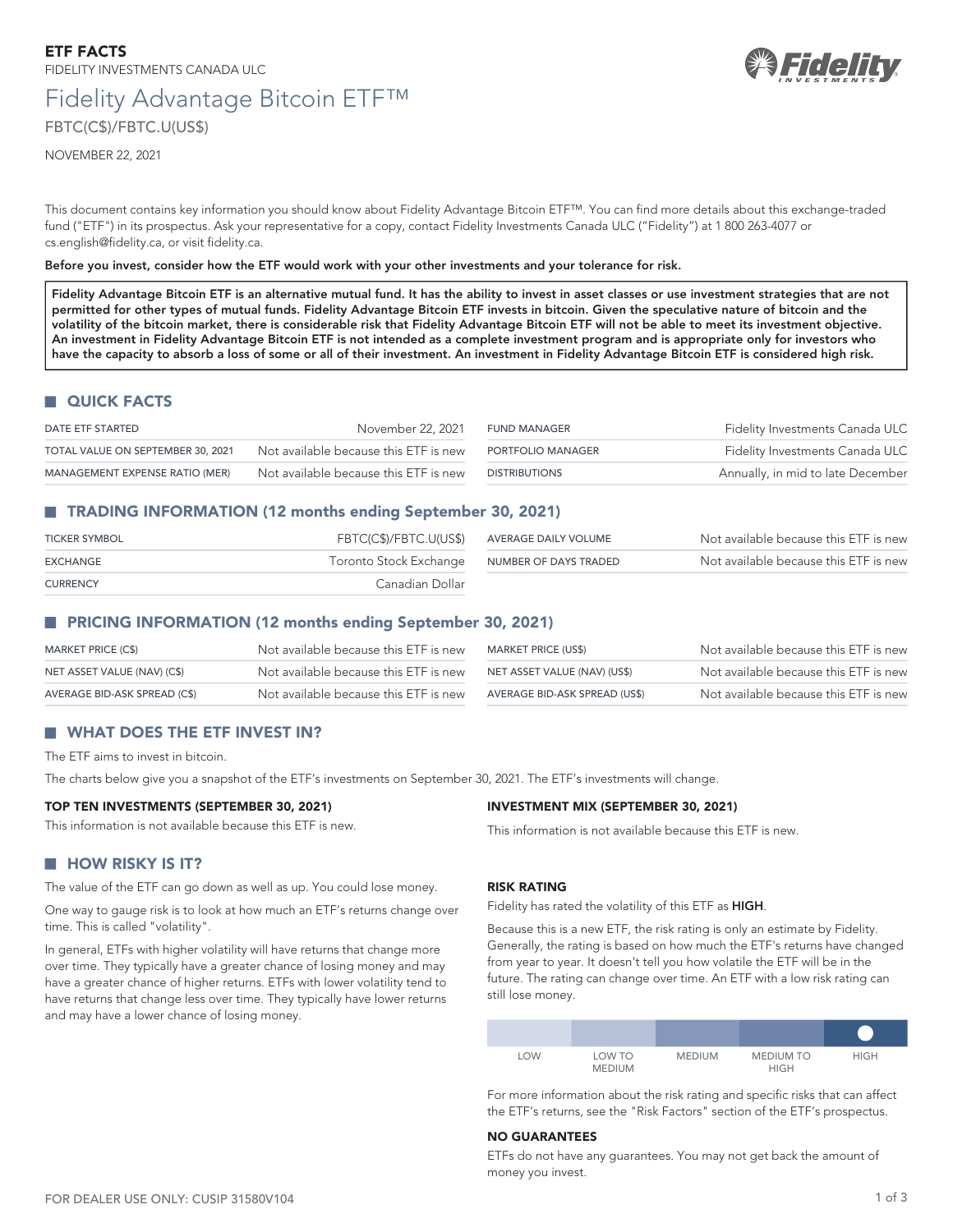

# **HOW HAS THE ETF PERFORMED?**

This section tells you how units of the ETF have performed, with returns calculated using the ETF's net asset value (NAV). However, this information is not available because the ETF is new.

#### **YEAR-BY-YEAR RETURNS**

This section tells you how units of the ETF have performed in past calendar years. However, this information is not available because the ETF is new.

#### **BEST AND WORST 3-MONTH RETURNS**

like the returns shown in this document.

another time during the trading day.

**A WORD ABOUT TAX**

cash or have them reinvested.

This section shows the best and worst returns for the units of the ETF in a 3 month period. However, this information is not available because the ETF is new.

#### **AVERAGE RETURN**

**Net Asset Value (NAV)**

point in time.

**ORDERS**

units. **TIMING**

This section shows the value and annual compounded rate of return of a hypothetical \$1,000 investment in units of the ETF. However, this information is not available because the ETF is new.

• Like mutual funds, ETFs have a NAV. It is calculated after the close of each trading day and reflects the value of an ETF's investments at that

• NAV is used to calculate financial information for reporting purposes -

There are two main options for placing trades: market orders and limit orders. A market order lets you buy or sell units at the current market price. A limit order lets you set the price at which you are willing to buy or sell

In general, market prices of ETFs can be more volatile around the start and end of the trading day. Consider using a limit order or placing a trade at

In general, you'll have to pay income tax on any money you make on an ETF. How much you pay depends on the tax laws where you live and whether or not you hold the fund in a registered plan, such as a Registered Retirement Savings Plan (RRSP) or a Tax-Free Savings Account (TFSA). Keep in mind that if you hold your ETF in a non-registered account, fund distributions are included in your taxable income, whether you get them in

# **TRADING ETFs**

ETFs hold a basket of investments, like mutual funds, but trade on exchanges like stocks. Here are a few things to keep in mind when trading ETFs:

### **PRICING**

ETFs have two sets of prices: market price and net asset value (NAV).

#### **Market Price**

- ETFs are bought and sold on exchanges at the market price. The market price can change throughout the trading day. Factors like supply, demand, and changes in the value of an ETF's investments can affect the market price.
- You can get price quotes any time during the trading day. Quotes have two parts: bid and ask.
- The bid is the highest price a buyer is willing to pay if you want to sell your ETF units. The ask is the lowest price a seller is willing to accept if you want to buy ETF units. The difference between the two is called the "bid-ask spread".
- In general, a smaller bid-ask spread means the ETF is more liquid. That means you are more likely to get the price you expect.

# **WHO IS THIS ETF FOR?**

#### **Investors who:**

- plan to hold their investment for the long-term
- are looking for a liquid alternative mutual fund strategy that provides exposure to bitcoin
- can handle the volatility of returns generally associated with bitcoin

The ETF is not an appropriate investment if you have a short-term investment horizon.

# **HOW MUCH DOES IT COST?**

This section shows the fees and expenses you could pay to buy, own and sell units of the ETF. Fees and expenses – including trailing commissions – can vary among ETFs.

Higher commissions can influence representatives to recommend one investment over another. Ask about other ETFs and investments that may be suitable for you at a lower cost.

#### **1 BROKERAGE COMMISSIONS**

You may have to pay a commission every time you buy and sell units of the ETF. Commissions may vary by brokerage firm. Some brokerage firms may offer commission-free ETFs or require a minimum purchase amount.

# **2 ETF EXPENSES**

You don't pay these expenses directly. They affect you because they reduce the ETF's returns.

The ETF's expenses are made up of the management fee, operating expenses and trading costs. The ETF's annual management fee is 0.400% of the ETF's value. As this ETF is new, operating expenses and trading costs are not yet available.